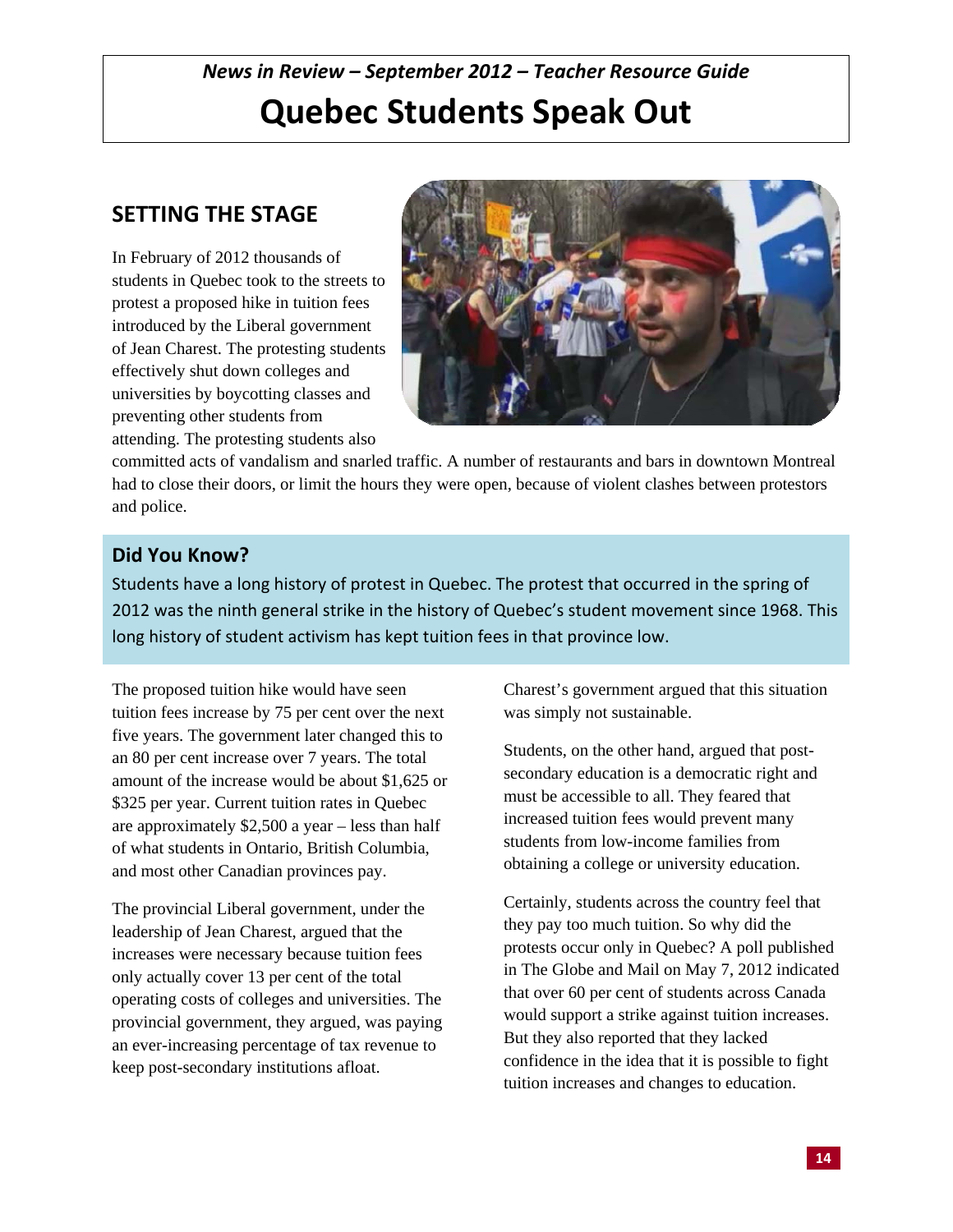Quebec differs from the other provinces and territories in that they have a long history of labour activism, including student activism. Student protests against tuition hikes reflect a larger belief within the province that education is a public service that plays an important social role, and should not be a product for sale in a capitalist economy.

#### **The Situation Escalates**

The protests continued throughout the spring and as the numbers of protestors kept increasing, and skirmishes between students and the police escalated, Premier Charest finally took action. In May 2012, provincial and city governments passed laws to crackdown on the protests. The legislation approved fines of up to \$125,000 for student groups that break the law, prohibited demonstrations within fifty metres of universities, banned protestors from wearing masks, and required organizers of demonstrations with more than fifty people to inform police that a demonstration would be held, and the route of the demonstration. Officials could reject the protest route if they felt in posed a threat to public-safety.

Five days after the legislation was passed police arrested 518 protestors.

The arrests inflamed the striking students and fuelled their anger at the government. The student movement surged and organizers were

able to get upwards of 300,000 students involved in the protests. The legislation and arrests also served to turn the protests into a fight for civil liberties, just as much as they were marches against increased tuition fees.

The legislation also turned the public against Charest's government. When the student protests initially began in February they did not have a great deal of public support. About two-thirds of the population supported an increase in tuition fees, and the hard line he initially took against the students — refusing to capitulate to their demands — boosted his popularity in the province. But the legislation to crack down on the protests, in contrast, was only supported by about fifty per cent of the population.

Despite the legislation, the protests continued, and thousands of students ended up losing an entire semester of courses. This made many students furious, as well as their parents, who in many cases had paid the tuition for a semester that was lost. When summer break hit, the students vowed that the protests would begin again in September.

Premier Charest decided to call an election for September 4, 2012, in large part because of this issue. His party was defeated, and a minority Parti Quebecois was elected. The new premier, Pauline Marois, will no doubt have to come up with a new solution for this problem.

#### **To Consider**

- 1. How might you feel if you lost a semester of education because of student protest?
- 2. What other ways might students have shared their anger over proposed tuition increases?
- 3. Do you think those other options would have had as much impact? Explain.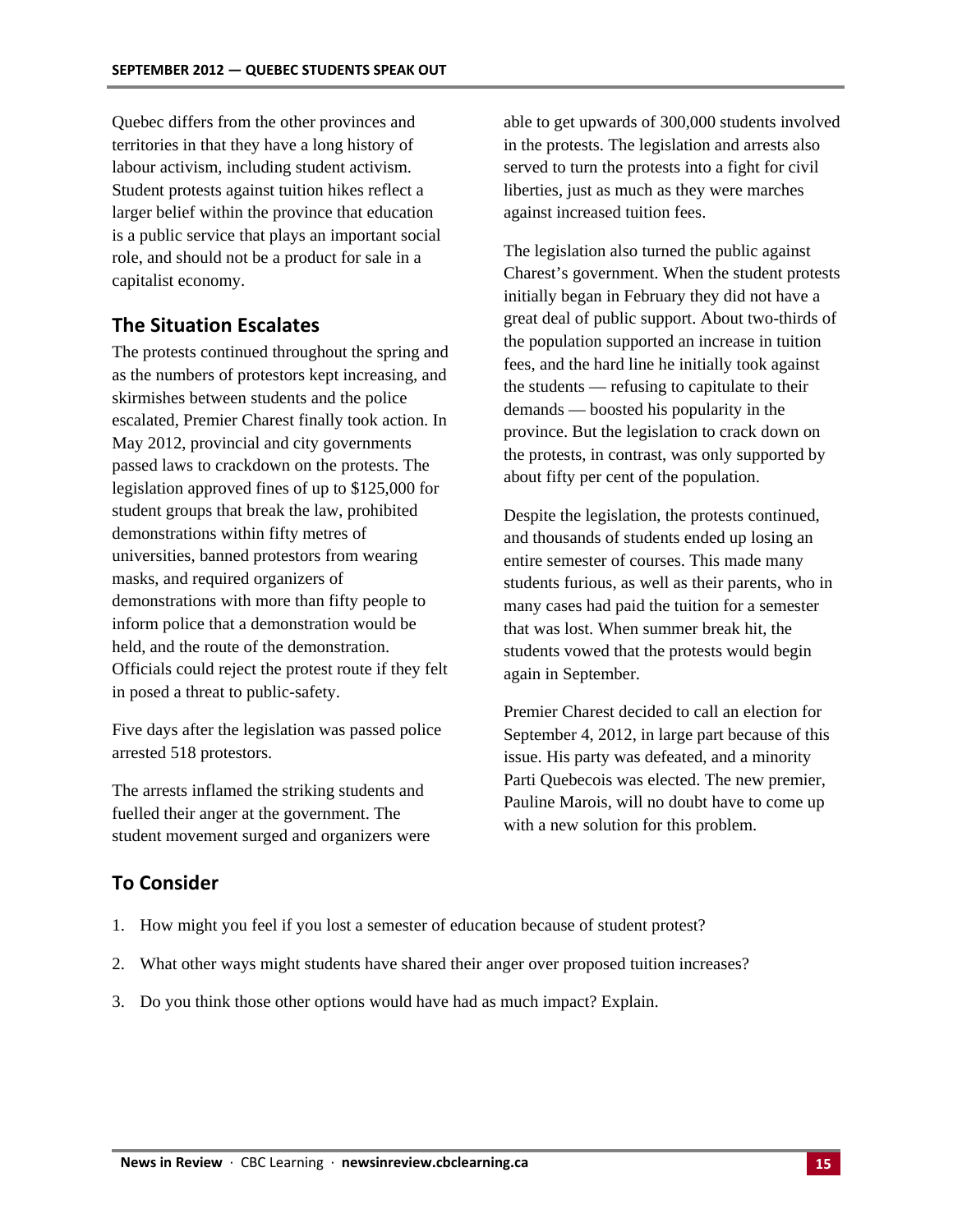# **VIDEO REVIEW**

#### **Pre-Viewing Activity**

Organize yourself into small groups and respond to the following questions and activities. Make sure you provide reasons for your responses, and be prepared to share your responses with the rest of the class.

- 1. Is access to post-secondary education something that should be a right for every citizen of Canada? That is, should there be enough college and university spaces to accommodate any citizen in Canada who wants to attend?
- 2. Should post-secondary education be free? That would mean that the costs of tuition would be covered exclusively by taxes paid by citizens.
- 3. Should tuition fees be relatively similar in each province and territory in the country? That is, should students living in British Columbia pay the same amount to go to college or university as a student in Nova Scotia or Quebec?
- 4. Should protestors be able to demonstrate in the streets with their faces covered by masks or another type of disguise?

### **Viewing Questions**

Record your responses to these questions as you view the video.

1. Why did thousands of Quebec students take to the streets in early 2012?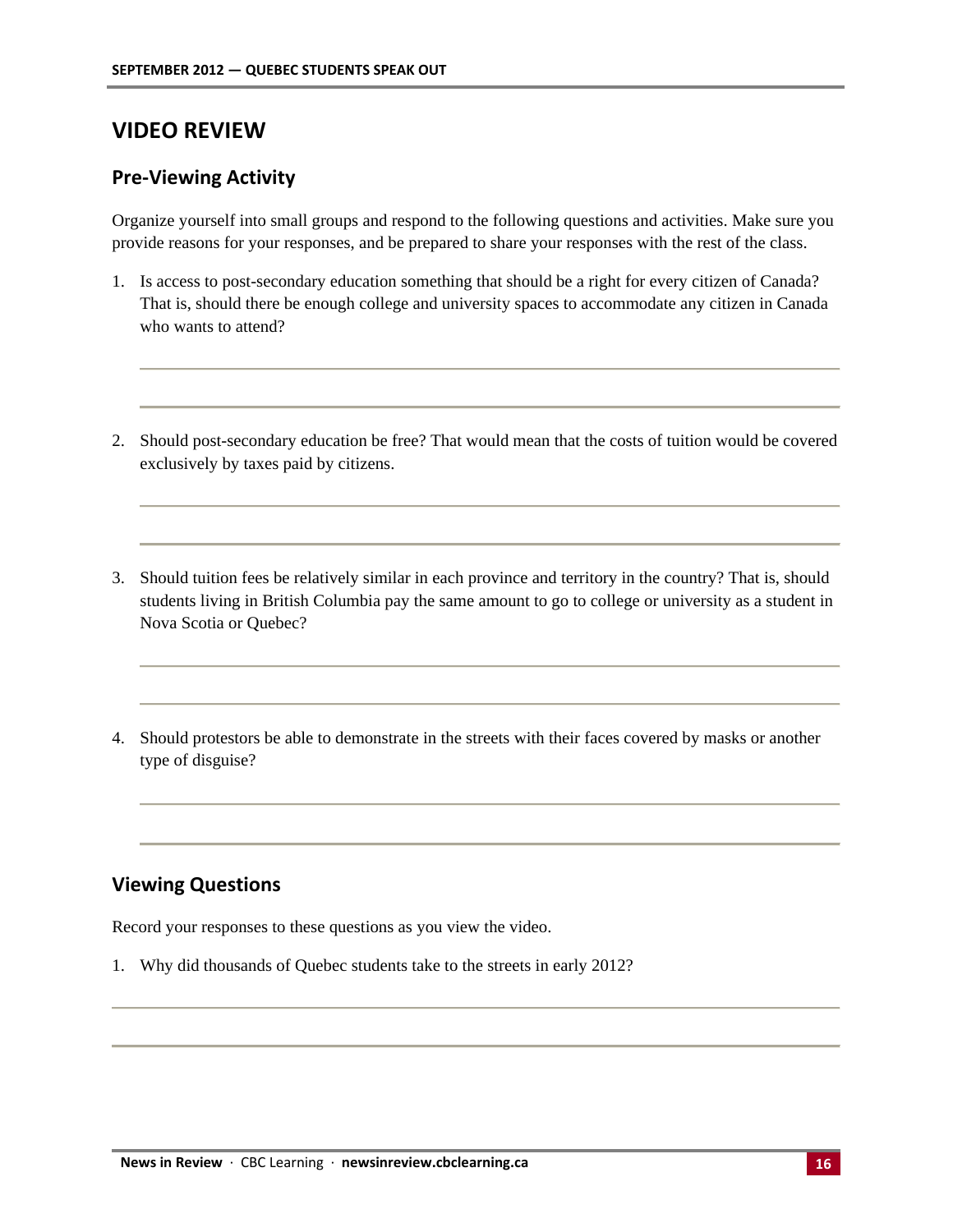- 2. Why are tuition fees so much lower in Quebec than in other parts of the country?
- 3. What specific locations were targeted by protestors?
- 4. Record some of the provisions of Bill 78, passed by the Charest government in May 2012.

- 5. Why did this legislation result in an escalation of the protests?
- 6. Why did Charest say that he had to pass Bill 78?
- 7. What happened to the size of the protests over the summer?

#### **Post-Viewing Activity**

Once you have watched the video, re-visit your responses to the Pre-Viewing questions. Modify your responses based on the new information you learned in the video.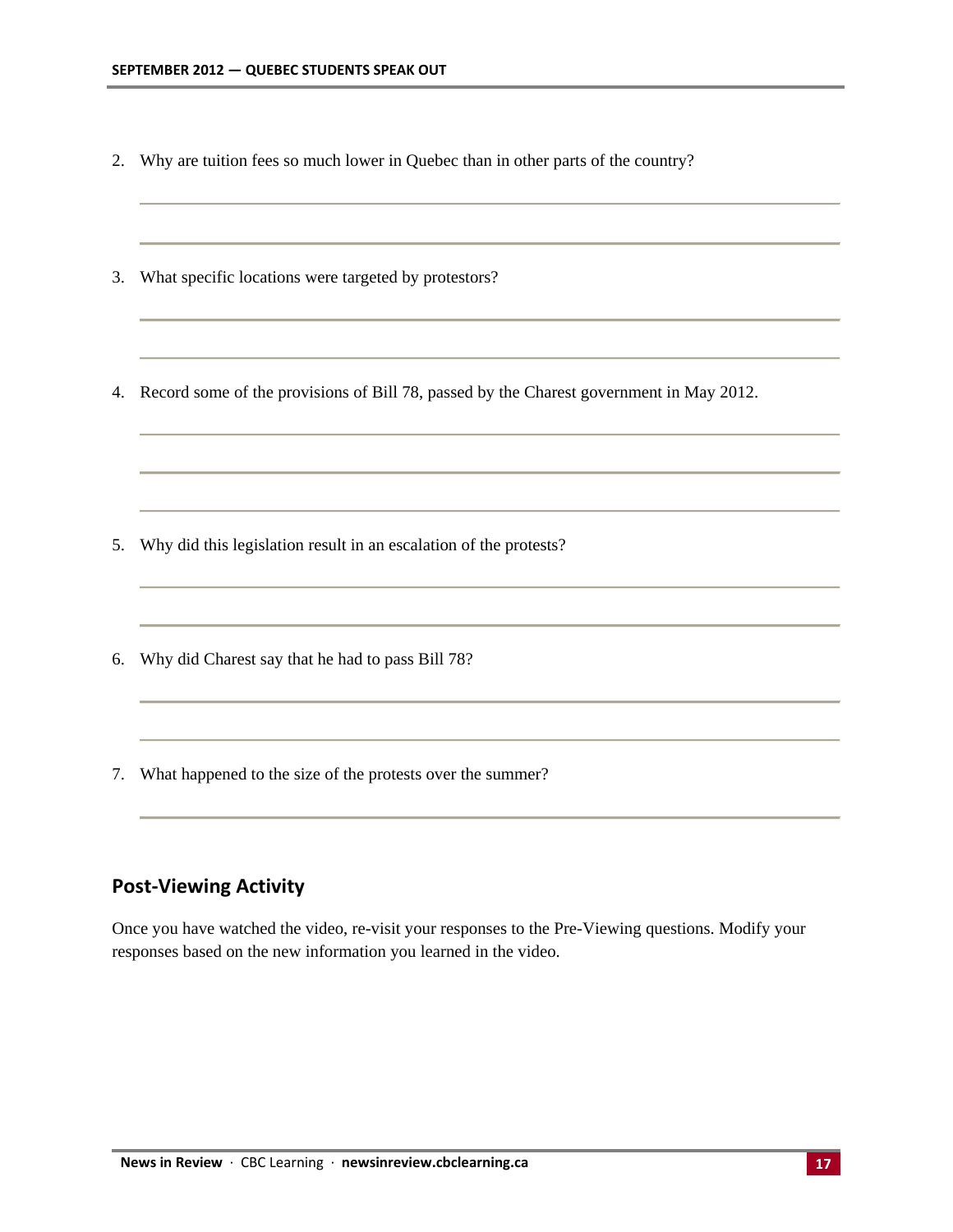# **LEARNING ACTIVITY: Considering Multiple Perspectives**

When we are trying to make sense of any current event, or historical problem, it is important to make sure you read a variety of perspectives on the issue. Think, for example, what would happen to your own opinion about the student protests if you only read or heard comments from people who agreed with the protests. You would likely be more inclined to decide to support the position of the students, than if you read and heard comments from a variety of perspectives.

Furthermore, if you only read or heard opinions that supported one side of an issue, you might not even be aware that there were other, competing perspectives on the issue.

#### **Your Task**

Read the selection of quotes that appear below. Reflect on those comments, and then prepare your own written response to the question:

> Do you support the actions of Quebec students who are against the proposed tuition hike for university?

In your response, make sure you comment on:

the proposed tuition hike itself

the demonstrations

the anti-protest legislation introduced by the government

#### **Viewpoints on Quebec's Student Protests**

**"** It is beyond debate that a university degree provides substantial economic benefits to the holder. The average after-tax income boost enjoyed by a university graduate is on the order of \$15,000. Per year. Society at large may benefit from a well-educated workforce, but these gains are disproportionately weighted toward students themselves. It's only proper that disproportionately weighted toward<br>students themselves. It's only proper that<br>students pay their fair share.

*Editorial, Maclean's, May 21, 2012*

**II** There will likely be more protests, as students have every reason to be angry at tuition increases, the declining quality of education and grim job prospects upon graduation. Governments and employers are clear-cutting good jobs, slashing social programs and attacking migrant rights in the name of austerity, leaving postsecondary graduates facing debt and precariousness after an impersonal and secondary graduates facing debt and<br>precariousness after an impersonal and<br>often unsatisfactory education.

*Xavier Lafrance and Alan Sears, Briarpatch, July-August 2012*